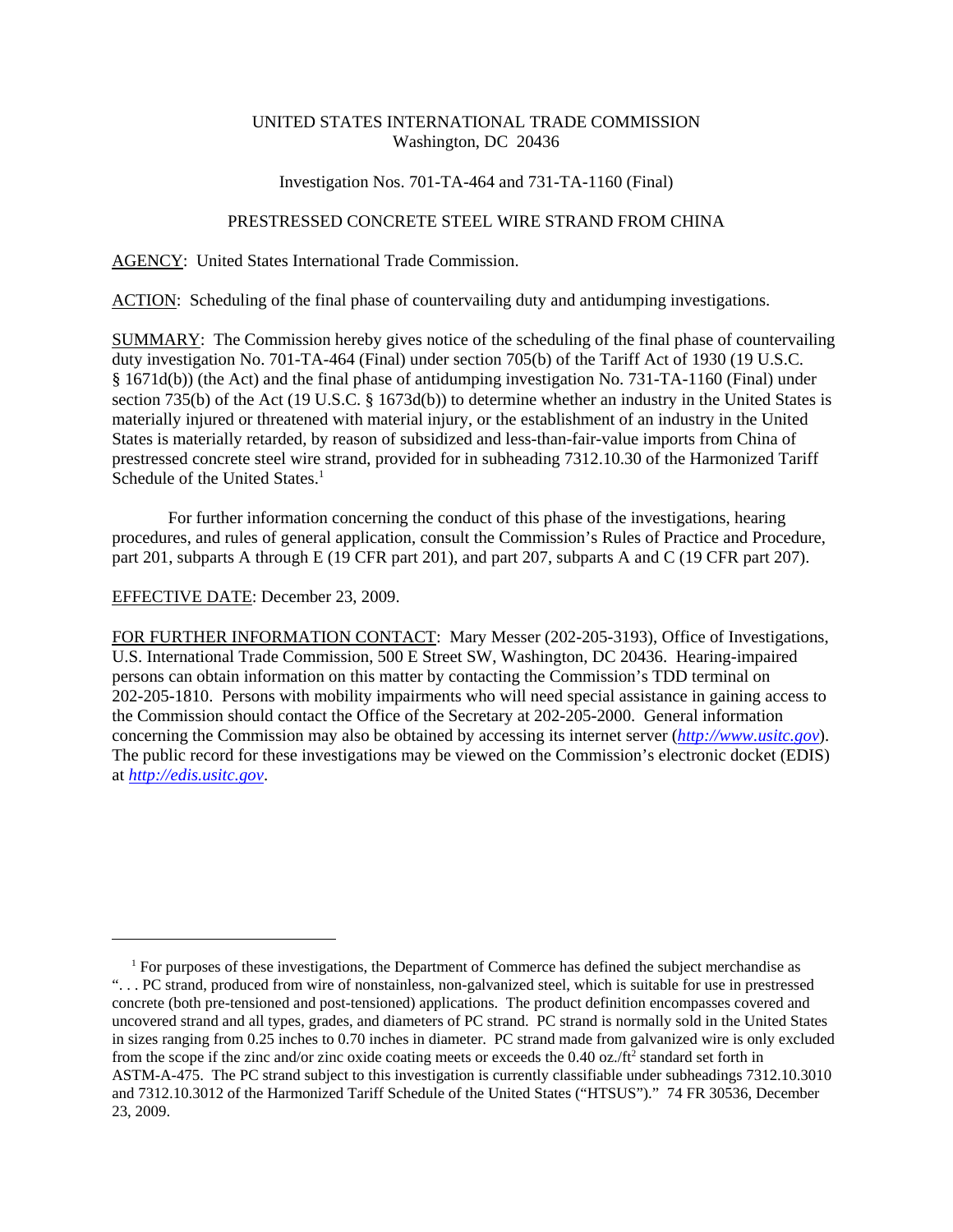#### SUPPLEMENTARY INFORMATION:

Background.--The final phase of these investigations is being scheduled as a result of affirmative preliminary determinations by the Department of Commerce that certain benefits which constitute subsidies within the meaning of section 703 of the Act (19 U.S.C. § 1671b) are being provided to manufacturers, producers, or exporters in China of prestressed concrete steel wire strand, and that such products are being sold in the United States at less than fair value within the meaning of section 733 of the Act (19 U.S.C. § 1673b). The investigations were requested in a petition filed on May 27, 2009, by American Spring Wire Corp. (Bedford Heights, OH); Insteel Wire Products Co. (Mt. Airy, NC); and Sumiden Wire Products Corp. (Dickson, TN).

Participation in the investigations and public service list.--Persons, including industrial users of the subject merchandise and, if the merchandise is sold at the retail level, representative consumer organizations, wishing to participate in the final phase of these investigations as parties must file an entry of appearance with the Secretary to the Commission, as provided in section 201.11 of the Commission's rules, no later than 21 days prior to the hearing date specified in this notice. A party that filed a notice of appearance during the preliminary phase of the investigations need not file an additional notice of appearance during this final phase. The Secretary will maintain a public service list containing the names and addresses of all persons, or their representatives, who are parties to the investigations.

Limited disclosure of business proprietary information (BPI) under an administrative protective order (APO) and BPI service list.--Pursuant to section 207.7(a) of the Commission's rules, the Secretary will make BPI gathered in the final phase of these investigations available to authorized applicants under the APO issued in the investigations, provided that the application is made no later than 21 days prior to the hearing date specified in this notice. Authorized applicants must represent interested parties, as defined by 19 U.S.C. § 1677(9), who are parties to the investigations. A party granted access to BPI in the preliminary phase of the investigations need not reapply for such access. A separate service list will be maintained by the Secretary for those parties authorized to receive BPI under the APO.

Staff report.--The prehearing staff report in the final phase of these investigations will be placed in the nonpublic record on April 27, 2010, and a public version will be issued thereafter, pursuant to section 207.22 of the Commission's rules.

Hearing.--The Commission will hold a hearing in connection with the final phase of these investigations beginning at 9:30 a.m. on May 11, 2010, at the U.S. International Trade Commission Building. Requests to appear at the hearing should be filed in writing with the Secretary to the Commission on or before May 6, 2010. A nonparty who has testimony that may aid the Commission's deliberations may request permission to present a short statement at the hearing. All parties and nonparties desiring to appear at the hearing and make oral presentations should attend a prehearing conference to be held at 9:30 a.m. on May 7, 2010, at the U.S. International Trade Commission Building. Oral testimony and written materials to be submitted at the public hearing are governed by sections 201.6(b)(2), 201.13(f), and 207.24 of the Commission's rules. Parties must submit any request to present a portion of their hearing testimony in camera no later than 7 business days prior to the date of the hearing.